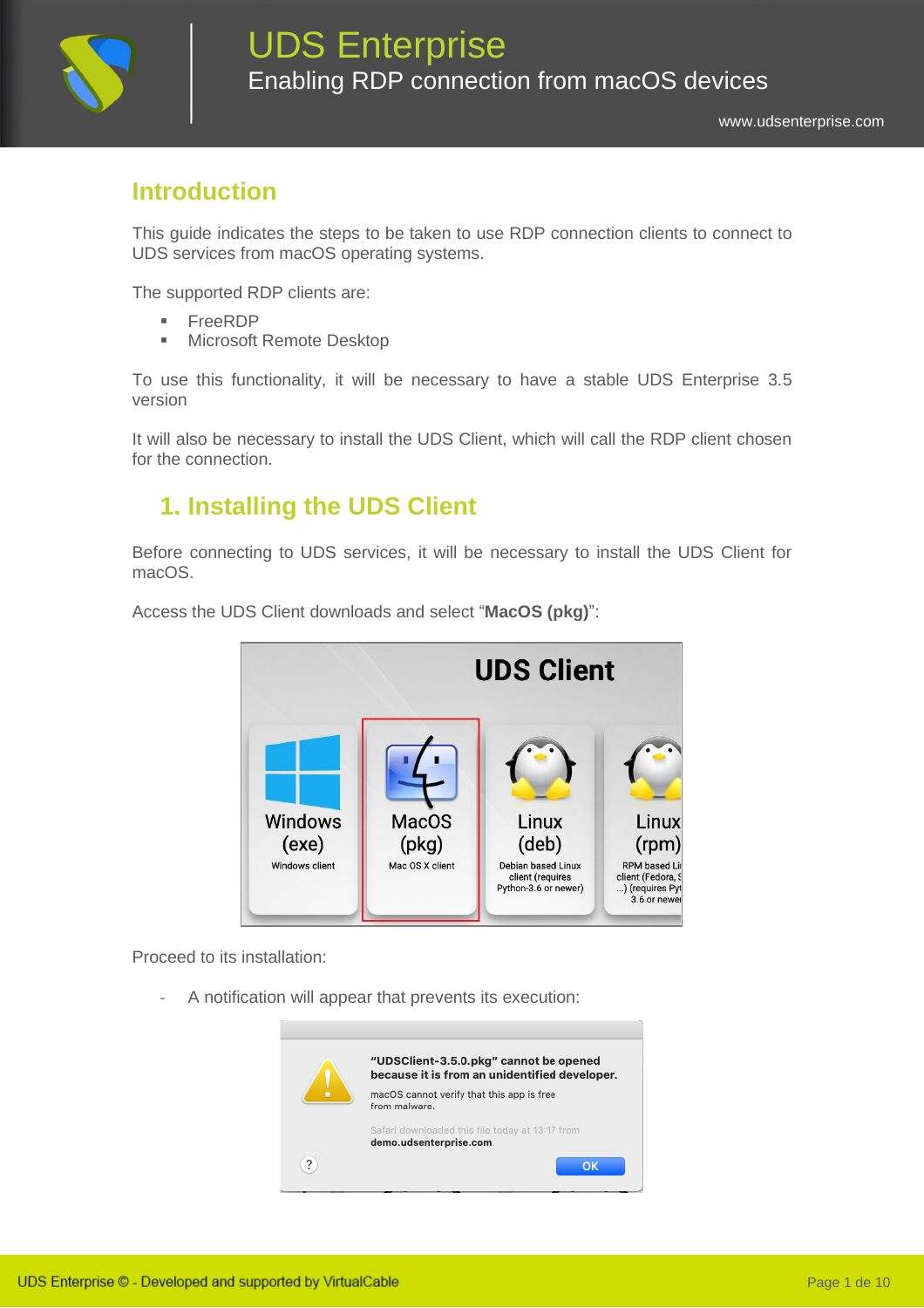

- To solve this issue, access: **Apple menu > System Preferences, click Security & Privacy, General**:



- Click on "**Open Anyway**" to open the UDS Client.
- Proceed to the installation of the UDS Client:

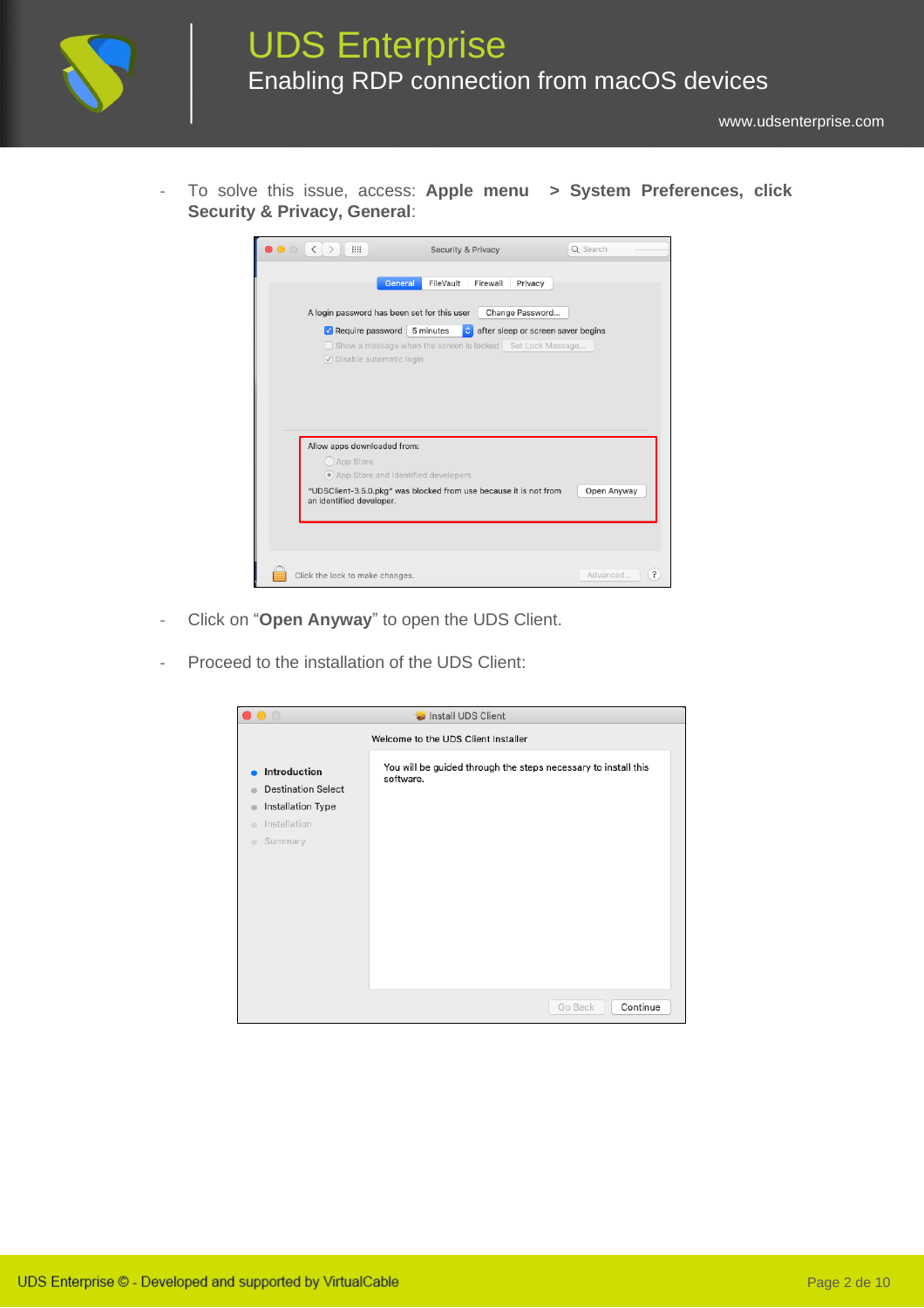

# UDS Enterprise Enabling RDP connection from macOS devices

[www.udsenterprise.com](http://www.udsenterprise.com/)

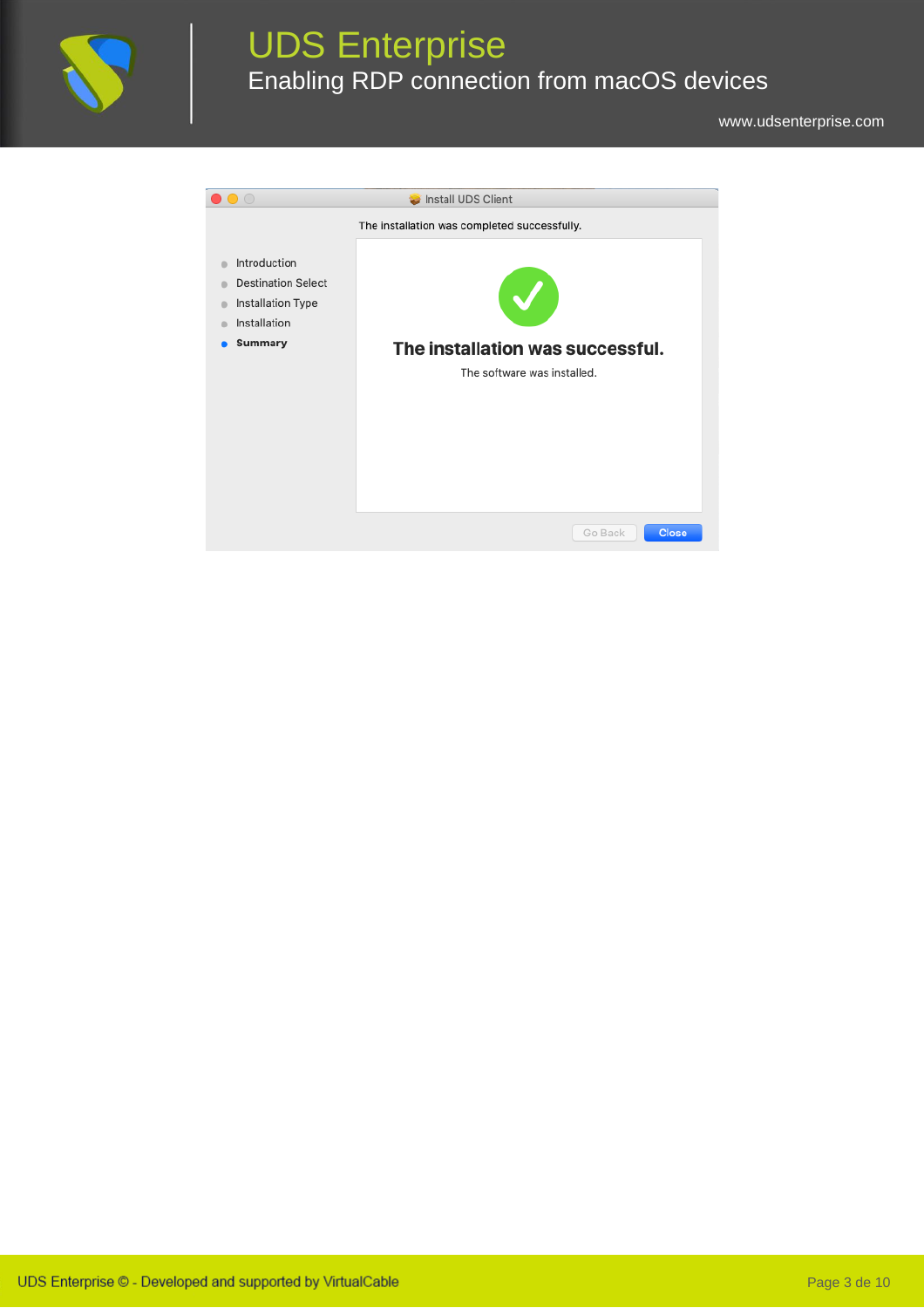

### **2. Installing FreeRDP**

To use the FreeRDP client to connect with UDS services, it is necessary to install it. To that end, you will have to carry out the following tasks:

- Install "**brew**"

Execute the following command from a terminal:

```
/bin/bash -c "$(curl -fsSL
https://raw.githubusercontent.com/Homebrew/install/master/install.sh)"
```

```
.<br>[user@users-MacBook-Pro ~ % /bin/bash -c "$(curl -fsSL https://raw.githubusercontent.com/Homebrew/in]
stall/master/install.sh)"
Password:
==> This script will install:
/usr/local/bin/brew
/usr/local/share/doc/homebrew
/usr/local/share/man/man1/brew.1
/usr/local/share/zsh/site-functions/_brew
/usr/local/etc/bash_completion.d/brew
/usr/local/Homebrew
==> The following new directories will be created:
/usr/local/bin
/usr/local/etc
/usr/local/include
/usr/local/lib
/usr/local/sbin
/usr/local/share
/usr/local/var
/usr/local/opt
/usr/local/share/zsh
/usr/local/share/zsh/site-functions
/usr/local/var/homebrew
/usr/local/var/homebrew/linked
/usr/local/Cellar
/usr/local/Caskroom
/usr/local/Homebrew
/usr/local/Frameworks
==> The Xcode Command Line Tools will be installed.
Press RETURN to continue or any other key to abort
```
Confirm that the installation was successful:

```
Already up-to-date.
==> Installation successful!
\equiv Homebrew has enabled anonymous aggregate formulae and cask analytics.
Read the analytics documentation (and how to opt-out) here:
 https://docs.brew.sh/Analytics
No analytics data has been sent yet (or will be during this 'install' run).
==> Homebrew is run entirely by unpaid volunteers. Please consider donating:
 https://github.com/Homebrew/brew#donations
==> Next steps:
- Run `brew help` to get started
- Further documentation:
    https://docs.brew.sh
user@users-MacBook-Pro ~ %
```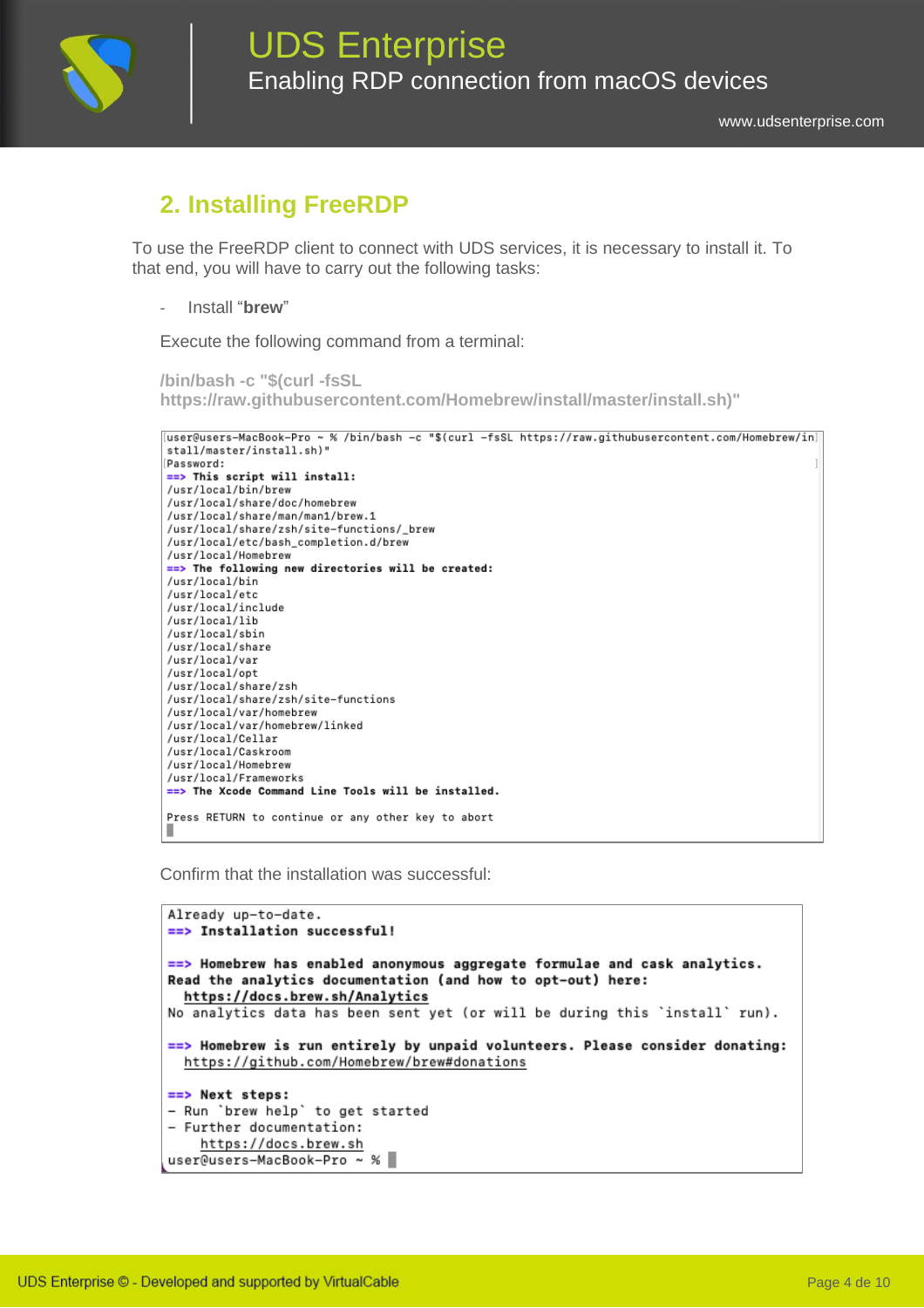

- Install "**xquartz**"

Execute the following command from a terminal:

**brew cask install xquartz**

```
[user@users-MacBook-Pro ~ % brew cask install xquartz
Updating Homebrew...
==> Auto-updated Homebrew!
Updated 1 tap (homebrew/core).
==> Updated Formulae
Updated 1 formula.
==> Tapping homebrew/cask
Cloning into '/usr/local/Homebrew/Library/Taps/homebrew/homebrew-cask'...
remote: Enumerating objects: 572306, done.
remote: Total 572306 (delta 0), reused 0 (delta 0), pack-reused 572306
Receiving objects: 100% (572306/572306), 239.72 MiB | 12.77 MiB/s, done.<br>Receiving deltas: 100% (572306/572306), 239.72 MiB | 12.77 MiB/s, done.
Updating files: 100% (3821/3821), done.
Tapped 1 command and 3728 casks (3,846 files, 257.9MB).
==> Downloading https://dl.bintray.com/xquartz/downloads/XQuartz-2.7.11.dmg
==> Downloading from https://d29vzk4ow07wi7.cloudfront.net/32e50e8f1e21542b847041711039fa78d44febfe
==> Verifying SHA-256 checksum for Cask 'xquartz'.
==> Installing Cask xquartz
==> Running installer for xquartz; your password may be necessary.
==> Package installers may write to any location; options such as --appdir are ignored.
Password:
installer: Package name is XQuartz 2.7.11
installer: Installing at base path /
installer: The install was successful.
to xquartz was successfully installed!
user@users-MacBook-Pro ~ %
```
\* If the above command does not work, use the following:

**brew install --cask xquartz**

- Install **"FreeRDP"**

Execute the following command from a terminal:

**brew install freerdp**

user@users-MacBook-Pro ~ % brew install freerdp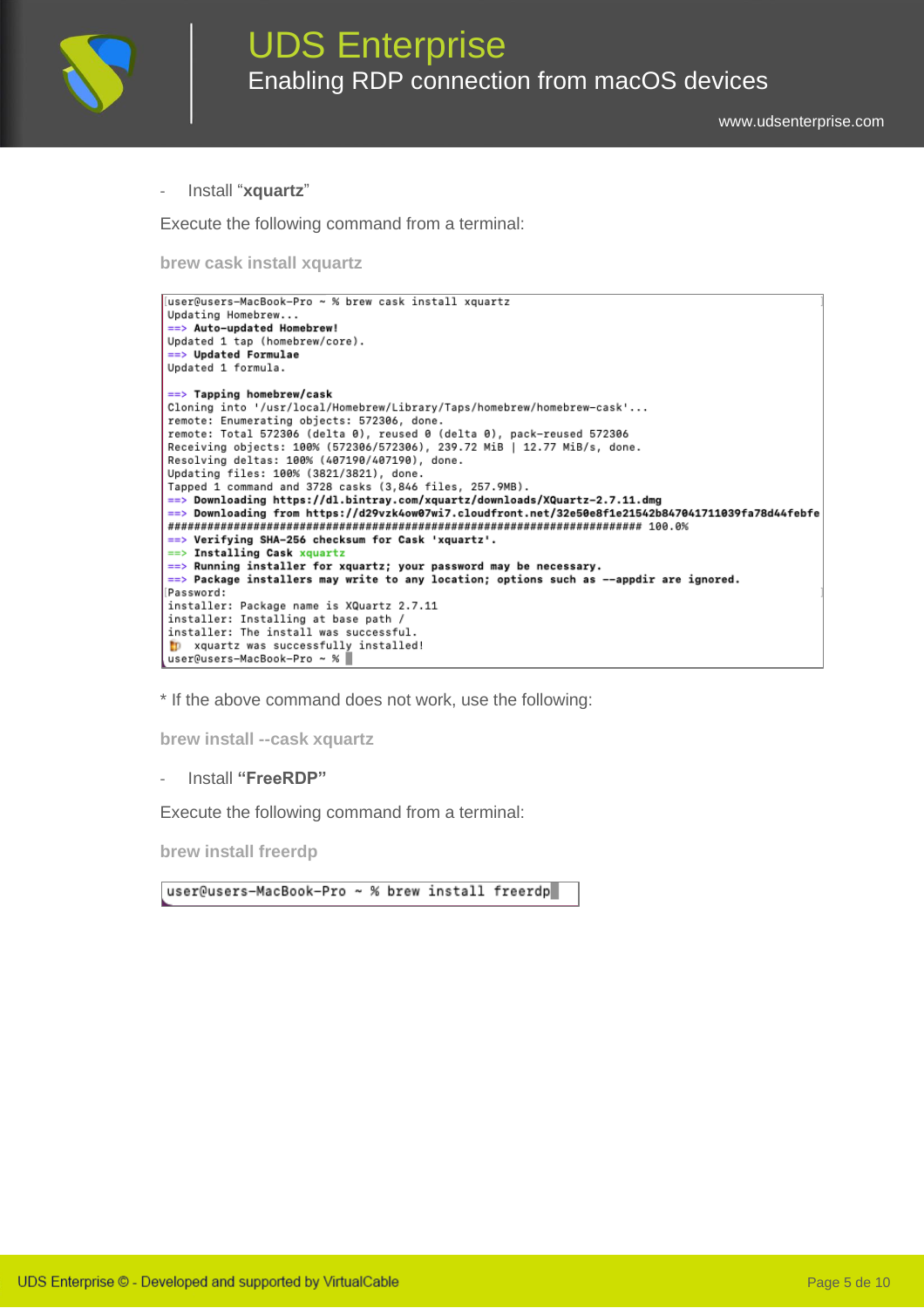

[www.udsenterprise.com](http://www.udsenterprise.com/)

Confirm that the installation was successful:

```
==> Summary
[D] /usr/local/Cellar/openss101.1/1.1.1h: 8,067 files, 18.5MB
==> Installing freerdp
==> Pouring freerdp-2.2.0_1.big_sur.bottle.tar.gz
MD /usr/local/Cellar/freerdp/2.2.0_1: 245 files, 5MB
==> Caveats
==> openss101.1
A CA file has been bootstrapped using certificates from the system
keychain. To add additional certificates, place .pem files in
 /usr/local/etc/openss101.1/certs
and run
 /usr/local/opt/openssl@1.1/bin/c_rehash
openss101.1 is keg-only, which means it was not symlinked into /usr/local,
because macOS provides LibreSSL.
If you need to have openss101.1 first in your PATH run:
 echo 'export PATH="/usr/local/opt/openssl@1.1/bin:$PATH"' >> ~/.zshrc
For compilers to find openss1@1.1 you may need to set:
 export LDFLAGS="-L/usr/local/opt/openss1@1.1/lib"
 export CPPFLAGS="-I/usr/local/opt/openss1@1.1/include"
For pkg-config to find openssl@1.1 you may need to set:
 export PKG_CONFIG_PATH="/usr/local/opt/openss1@1.1/lib/pkgconfig"
user@users-MacBook-Pro ~ %
```
The last task to be performed to finish the FreeRDP installation is **restarting the computer** to apply these new settings.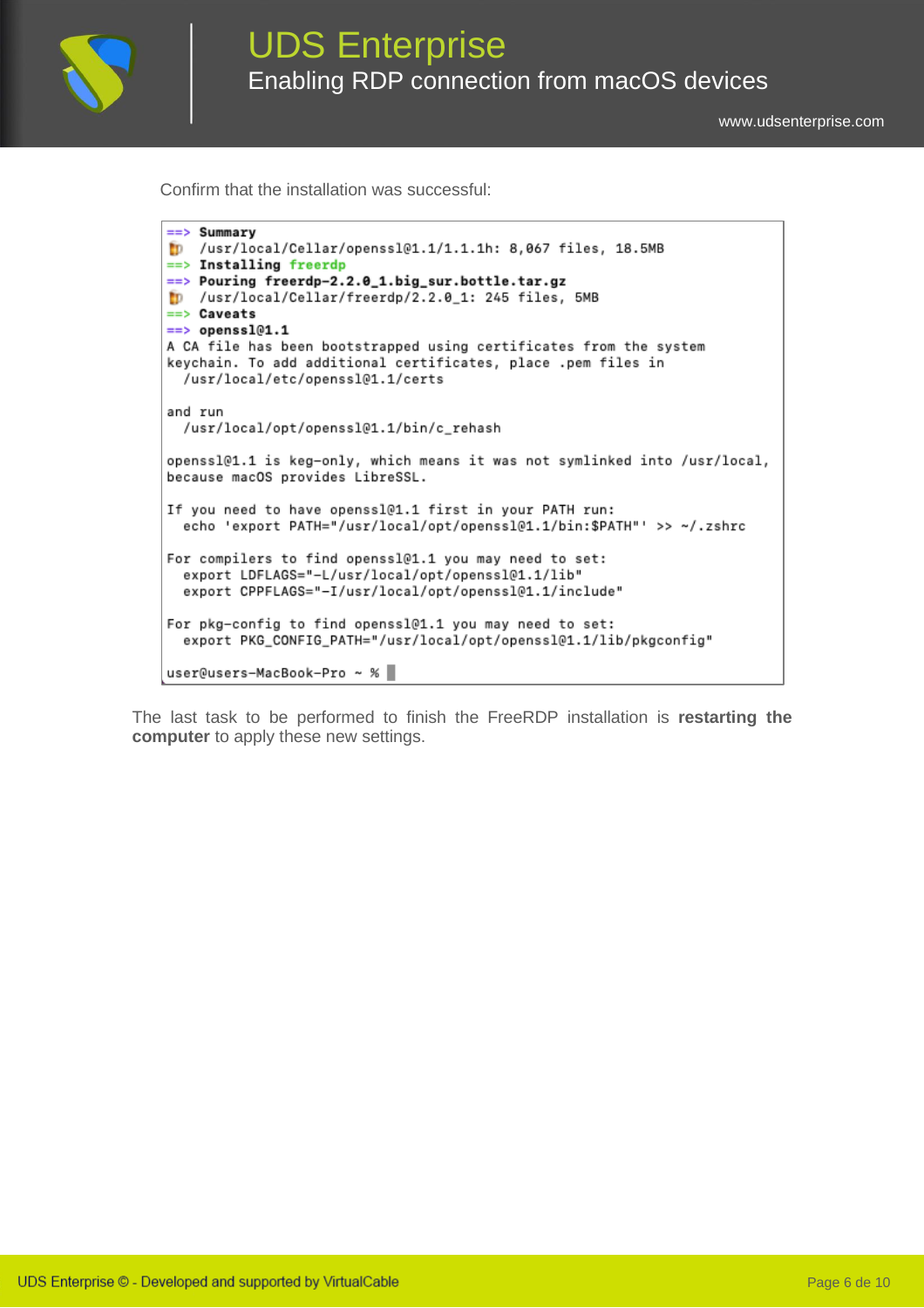

## **3. Using FreeRDP**

If you already have a FreeRDP client installed on your macOS connection client computer, you will be able to access UDS services through this client. To do this, you will have to verify that the "**Allow Microsoft RDP Client**" parameter is not enabled within the "**Mac OS X**" section of the RDP transport to be used:

| <b>New Transport</b>             |            |         |                 |             |  |  |  |
|----------------------------------|------------|---------|-----------------|-------------|--|--|--|
|                                  | Parameters | Display | Mac OS X        |             |  |  |  |
| Allow Microsoft Rdp Client<br>No |            |         |                 |             |  |  |  |
|                                  |            |         | Discard & close | <b>Save</b> |  |  |  |

**NOTE: With the FreeRDP client, you will be able to redirect credentials (username and password) based on the configuration applied in the "Credentials" tab of the transport.**

If you leave the option "**Allow Microsoft Rdp Client**" as it comes by default (**disabled**), the UDS Client installed on the macOS device will search for and use the FreeRDP client (if it is not installed, an error will appear requesting its installation).

If you **enable** the "**Allow Microsoft Rdp Client**" option, the UDS Client installed on the macOS device will use the "Microsoft Remote Desktop" client.

**NOTE: If you use the "Microsoft Remote Desktop" client, it will not be possible to redirect credentials and it will always be necessary to indicate the password to log into the service**

Once verified, you can make the connection with the service:

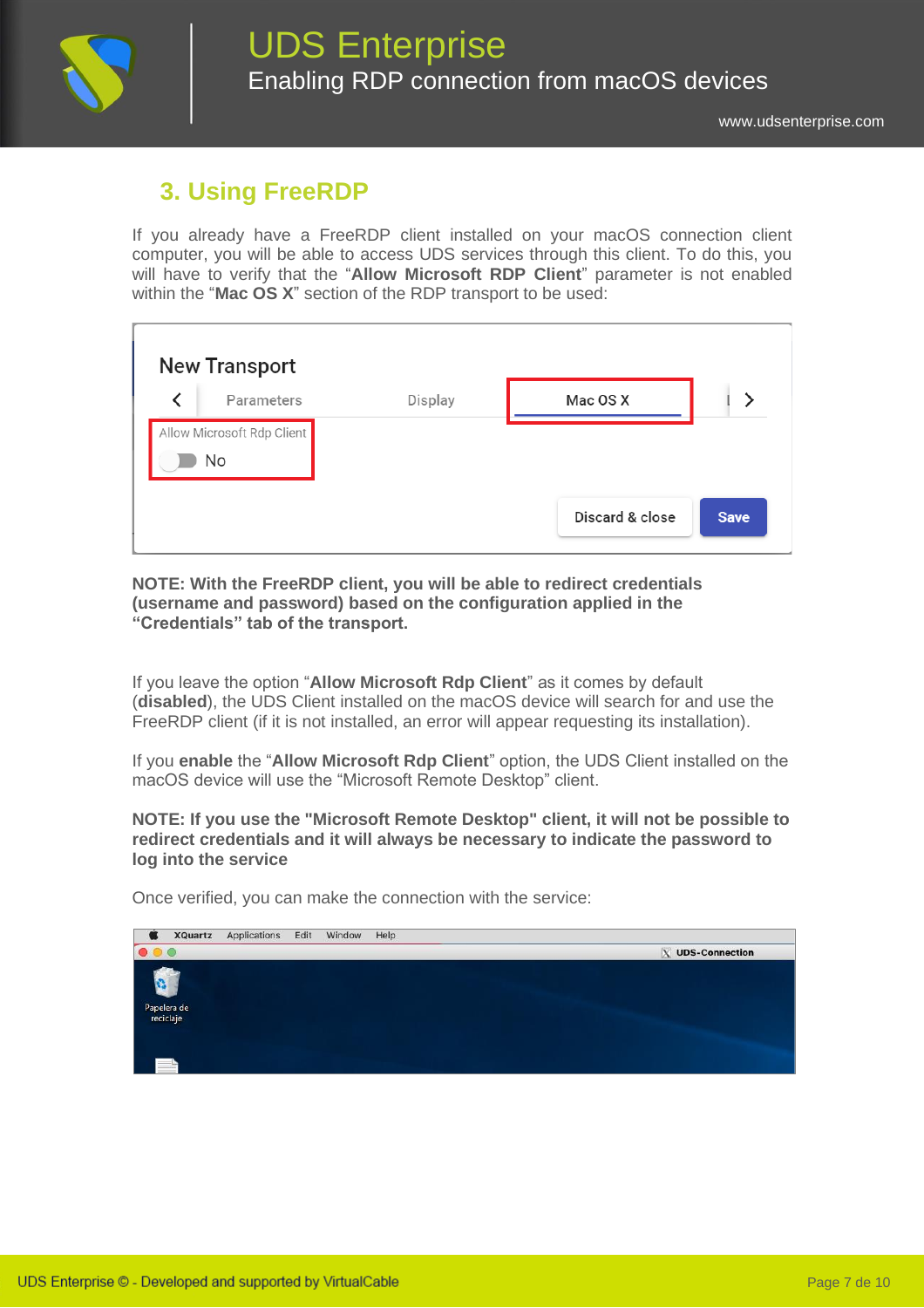

## **4. Using Microsoft Remote Desktop**

If you want to use the Microsoft Remote Desktop client instead of FreeRDP, you must enable the "**Allow Microsoft RDP Client**" parameter within the "**Mac OS X**" section of the RDP transport to be used:

| <b>Edit Transport</b>             |                |                     |                            |             |  |
|-----------------------------------|----------------|---------------------|----------------------------|-------------|--|
|                                   | <b>Display</b> | <b>Linux Client</b> | Mac OS X                   |             |  |
| Allow Microsoft Rdp Client<br>Yes |                |                     |                            |             |  |
|                                   |                |                     | <b>Discard &amp; close</b> | <b>Save</b> |  |

Something very important to take into account is that you will need to **uninstall from your device every other Remote connection client** (Paralels, Cord…).

In case this parameter is not enabled, UDS will try to use the FreeRDP client to make the connection. If it is not installed, you will get the following error:

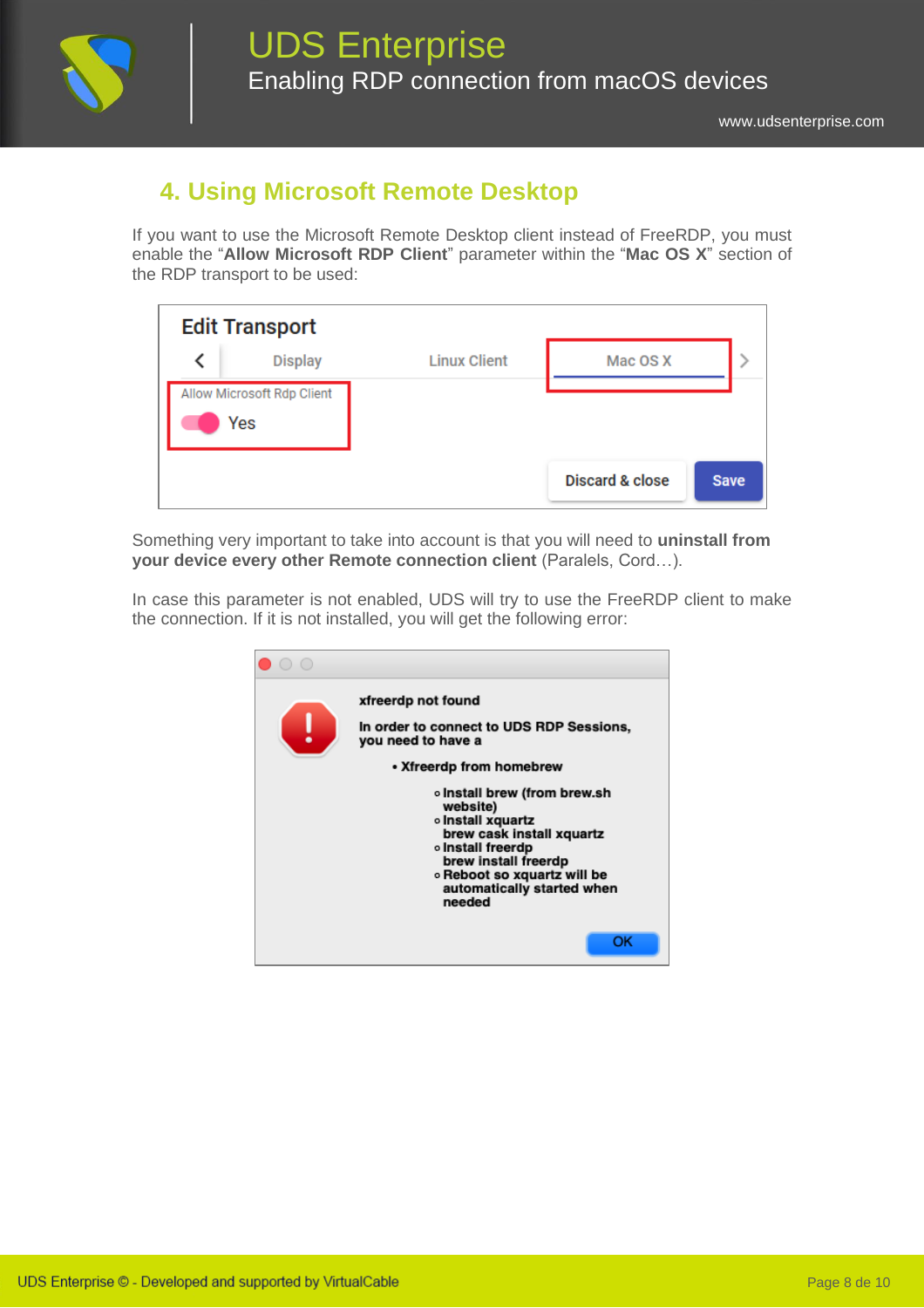

If you have the "**Allow Microsoft RDP Client**" parameter enabled but the "**Microsoft Remote Desktop**" client is not installed and you try to make the connection, you will get the following error:



If you have the "**Microsoft Remote Desktop**" client installed and the "**Allow Microsoft RDP Client**" parameter enabled, when you make the connection you will connect to the service.

| Cancel |
|--------|
|        |
|        |

The system will request the user's password (the user name will be redirected based on the configuration applied in the "**Credentials**" tab of the transport).